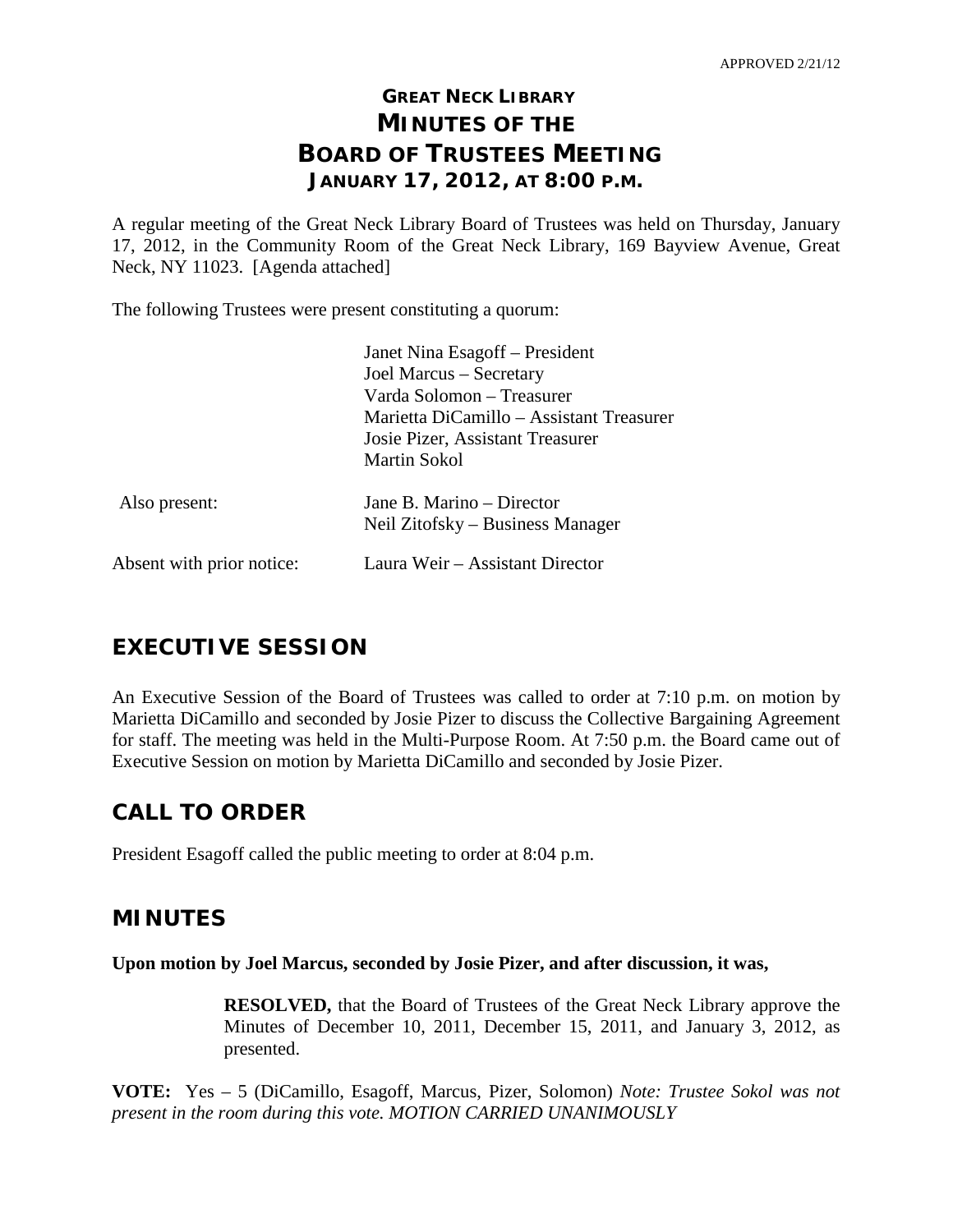# **TREASURER'S REPORT**

**Upon motion by Varda Solomon, seconded by Marietta DiCamillo, and after discussion, it was,**

\_\_\_\_\_\_\_\_\_\_\_\_\_\_\_\_\_\_\_\_\_\_\_\_\_\_\_\_\_\_\_\_\_\_\_\_\_\_\_\_\_\_\_\_\_\_\_\_\_\_\_\_\_\_\_\_\_\_\_\_\_\_\_\_\_\_\_\_\_\_\_\_\_\_\_\_\_\_\_\_\_\_\_\_\_\_\_\_\_\_\_\_\_

**RESOLVED,** that the Board of Trustees of the Great Neck Library accept the following financial reports which have been reviewed by the Treasurer:

- January 17, 2012, Treasurer's Report;
- Warrant dated December 10, 2011 through January 13, 2012, for Paid checks numbered 0030095 through 0030098, 0030133 through 0030137, 0030169 through 0030174 and 44071 through 44084 and Checks To-Be-Paid numbered 44085 through 44214 the sums set against their respective names, amounting in the aggregate to \$379,307.81;
- Payroll Warrants for pay dates December 1, 2011, December 15, 2011 and December 29, 2011, in the amounts of \$171,413.66, \$176,879.73 and \$182,725.19 respectively for a total of \$531,018.58.

Ralene Adler, a member of the public, asked the Board to remove check number 44210 (payable to Great Neck Plaza, LP) from the Warrant and hold it in escrow until repairs have been done to the Station Branch. She contended that wet tiles have not been replaced, the elevator which has not been inspected since July needs fixing, the front door is not ADA compliant and black filament is in the light fixture next to the leaky tiles.

Ms. Marino explained that the landlord will be replacing everything in the elevator except the cab. As soon as the contractor is ready to begin work, the public will be notified. Regarding the front doors, the Director has had discussions with the Building Inspector for the Village of Great Neck Plaza who maintained that the doors are compliant. She further explained that the only time a building is required to have automatic doors, such as the doors in Wauldbaums, is when there is an expectation that most if not all the people who use those doors are physically challenged. For the landlord to change the doors would require a change in the rental agreement. The wet tiles are being replaced on an ongoing basis.

The consensus of the Board was to send a letter to the management stating the concerns of the Library and to get some timeline as to when these repairs will be carried out as well as requesting a copy of the inspection certificate for the elevator. This should also be referred to counsel.

Public Comments: Carol Frank

**VOTE:** Yes – 6 (DiCamillo, Esagoff, Marcus, Pizer, Sokol, Solomon) *MOTION CARRIED UNANIMOUSLY*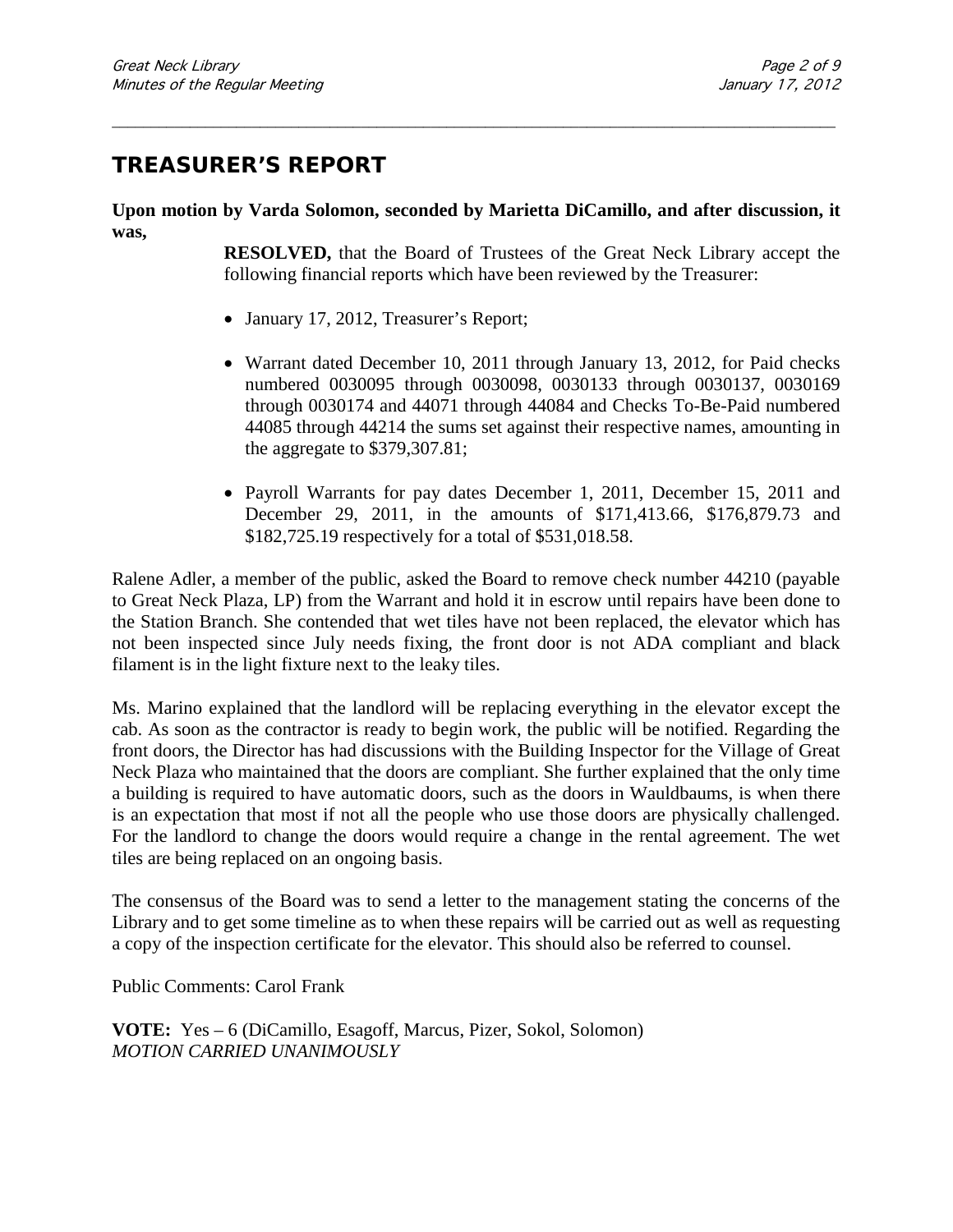# **PERSONNEL CHANGES**

**Upon motion by Marietta DiCamillo, seconded by Varda Solomon, and after discussion, it was,**

\_\_\_\_\_\_\_\_\_\_\_\_\_\_\_\_\_\_\_\_\_\_\_\_\_\_\_\_\_\_\_\_\_\_\_\_\_\_\_\_\_\_\_\_\_\_\_\_\_\_\_\_\_\_\_\_\_\_\_\_\_\_\_\_\_\_\_\_\_\_\_\_\_\_\_\_\_\_\_\_\_\_\_\_\_\_\_\_\_\_\_\_\_

**RESOLVED,** that the Board of Trustees of the Great Neck Library accept the Personnel Changes of December 2011, as presented and reviewed.

**VOTE:** Yes – 6 (DiCamillo, Esagoff, Marcus, Pizer, Sokol, Solomon) *MOTION CARRIED UNANIMOUSLY*

# **REPORTS**

Below is the text of the written reports:

## **Finance Committee**

Thursday, January 12, 2012, 7:30 p.m. in the Multi-Purpose Room in the Main Library. In Attendance: Varda Solomon, Chair; Trustee; Josie Pizer. Absent with Notice**:** Marietta DiCamillo. Also in Attendance: Jane Marino, Library Director; Laura Weir, Library Assistant Director; Neil Zitofsky, Business Manager.

Call to order:Chair Solomon called the meeting to order at 7:35 pm.

### New Business

Mr. Zitofsky reported that he met with Jill Sanders from Cullen and Danowski, our new auditing firm this week. They agreed that the week of January 20 would be the start date for their work on the audit for the year 2011. The Business Manager indicated that she hopes to be able to present her report to the Board at their March, 2012 meeting.

#### Old Business

Construction Manager MOA. Ms. Marino reported that a draft of the MOA (Memorandum of Agreement) is being reviewed and revised by the Library's attorneys and that it will be ready to be sent out in the Board packet on Friday for Tuesday's meeting.

#### Generator Proposal

The Director reported that her staff was working on compiling other quotes and she hopes to have them ready for the February Board Meeting.

#### Regular Activities

The warrant was reviewed by the committee and the Business Manager addressed any questions about specific invoices. The financials were also reviewed by the committee. Once the review was complete the committee signed the warrant checks.

Adjournment. There being no further business or questions, the chair adjourned the meeting.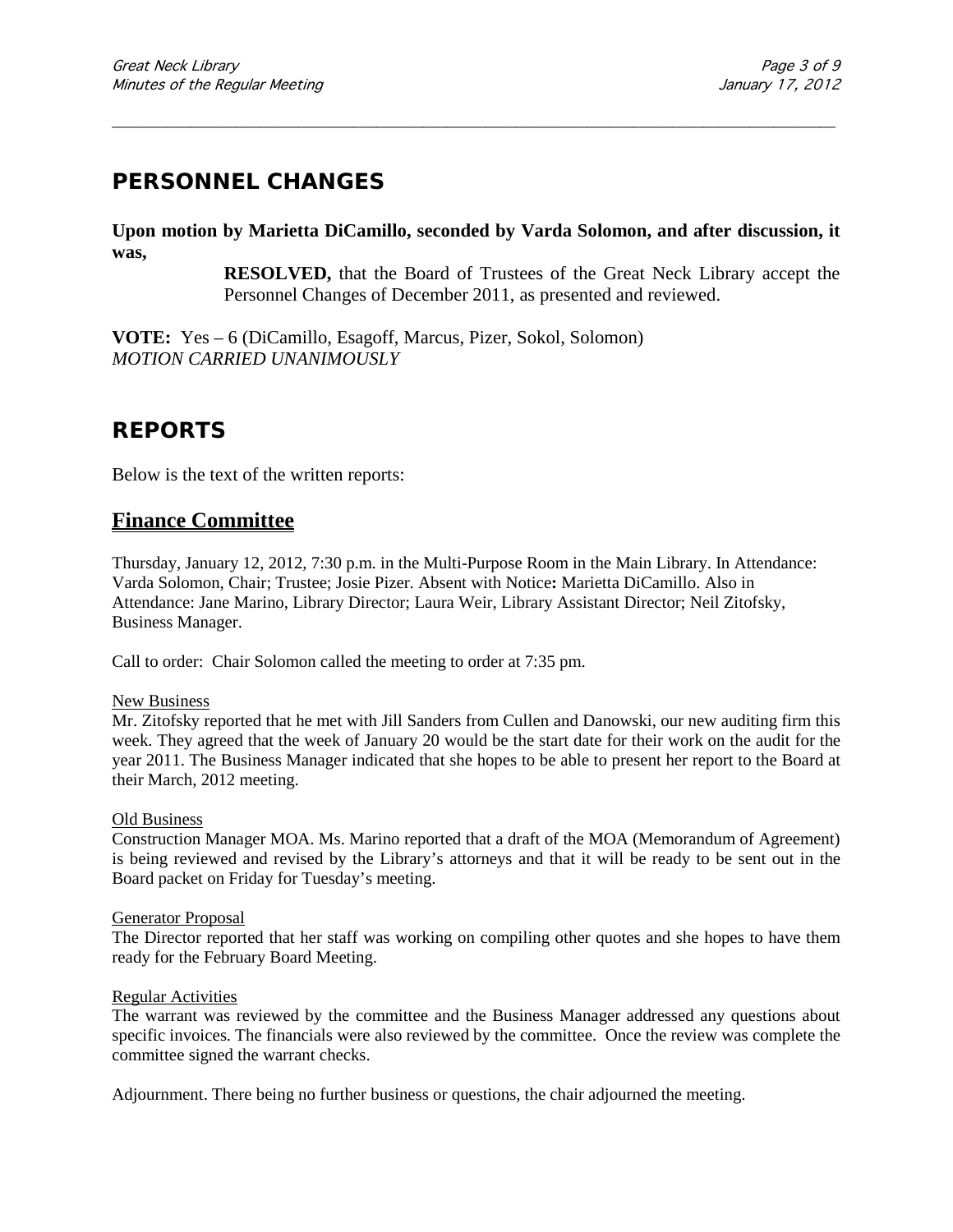## **Building Advisory Committee**

Meeting January 5, 2012, in the Multi-Purpose Room in the Main Library. Attending: Marietta DiCamillo, Chair; Josie Pizer, Trustee; Martin Sokol, Trustee; Varda Solomon, Trustee. Library Staff: Jane B. Marino, Library Director; Justin Fuchs, Children's Librarian; Christine Johnson, Technical Services and Reference Librarian. Volunteer Experts: Don Dillon, Allegra Goldberg, Leslie Kahn, Richard S. Kestenbaum. Volunteers from the Community: Ralene Adler, Naomi Feldheim, Stu Hochron, Amy Levinson, Shirley Samansky, Marianna Wohlgemuth.

\_\_\_\_\_\_\_\_\_\_\_\_\_\_\_\_\_\_\_\_\_\_\_\_\_\_\_\_\_\_\_\_\_\_\_\_\_\_\_\_\_\_\_\_\_\_\_\_\_\_\_\_\_\_\_\_\_\_\_\_\_\_\_\_\_\_\_\_\_\_\_\_\_\_\_\_\_\_\_\_\_\_\_\_\_\_\_\_\_\_\_\_\_

Call to order:7:30 p.m**.** Chair DiCamillo called the meeting to order and welcomed the group. She then asked each of the attendees to introduce themselves. She reviewed the purpose of the committee and call the members' attention to the resolution passed by the Board creating this committee. She thanked each person for being willing to participate and give their time.

### Tour

Library Director Jane Marino, aided by staff members Justin Fuchs and Chris Johnson, gave the committee a tour, primarily of the lower level. She concentrated, at the Chair's request on the "back offices" and areas the public would not normally see. The group toured the book room, the business office, programming office and technical services. She then led the group up to the mezzanine where a great many shelves have recently been emptied because many of the Library's bound journals have been discarded.

### Discussion

After the tour, the group discussed a number of items, including:

- A more efficient use of space and sharing space;
- Mezzanine show of hands indicated the committee's unanimous support to retain the mezzanine, though its use may change;
- Committee acknowledged the foot print of the renovated building (47,000 sq ft) will not change;
- The need for a vision of the library into the future;
- The need for staff to restate their needs in order to better serve the public;
- The influence of technology on the consideration of space;
- The role the committee's volunteer professionals should play
- The need to possibly enlist an outside architect or space planner once needs are identified.

In order to provide the committee with information, the Chair asked the Director for the following information:

- Statistics on use, including programs, circulation and traffic.
- The square footages of each area of the building
- To compare the 2006 document (the RFP) with current needs

This information will be provided to the committee and any documents examined by the committee will also be posted on the library's website.

There being no further business, the meeting was adjourned at 9:30 p.m. and the committee will meet again on Thursday, January 19 at 7:30 p.m. at Station Branch. The purpose of meeting at Station is to tour that space and see if any space there can be used to better efficiency. [End of written report]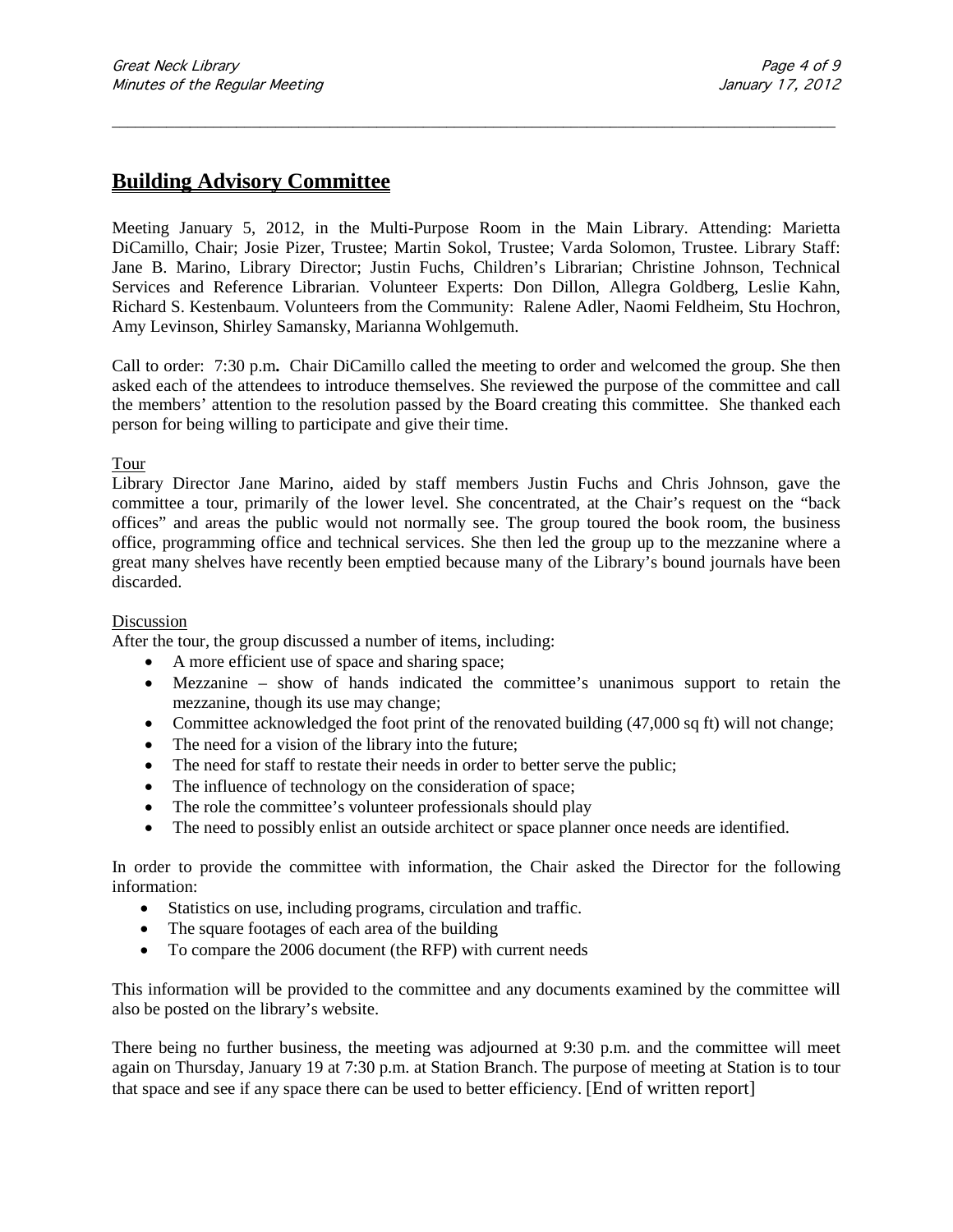In addition, Trustee DiCamillo briefly reported on the January  $5<sup>th</sup>$  meeting. She alerted the Trustees that there will come a point in time when the Board will need to pay the architect on an hourly basis for consultation with the committee. This will be an agenda item for the February Board meeting. The Committee will also be seeking direction from Park East Construction for cost estimates. These are the two expenditures that the Building Committee would like the Board to consider.

\_\_\_\_\_\_\_\_\_\_\_\_\_\_\_\_\_\_\_\_\_\_\_\_\_\_\_\_\_\_\_\_\_\_\_\_\_\_\_\_\_\_\_\_\_\_\_\_\_\_\_\_\_\_\_\_\_\_\_\_\_\_\_\_\_\_\_\_\_\_\_\_\_\_\_\_\_\_\_\_\_\_\_\_\_\_\_\_\_\_\_\_\_

Trustee Marcus who attended the meeting in an unofficial capacity complimented Trustee DiCamillo on the excellent way she ran the meeting. He called for the updating of the Long Range Plan as there are some important things in there than can be used by the Building Advisory Committee in its planning process.

The Long Range Plan will be available at the next Building Advisory Committee meeting. The public was invited to attend.

### **Assistant Director** (Laura Weir)

### Technical Services Department

The Technical Services Department ordered, received and processed 30,807 books, 3,022 DVDs and 1,453 CDs in 2011. 10,500 new book titles were added to the Great Neck Collection in 2011. The Book Room and Tech Services staff facilitated in the discarding of 25,060 books, 927 audio cassettes and CDs and 2,101 VHS and DVDs.

In addition, 4,771 virtual items, including downloadable e-Books, e-Reference titles and e-Audiobooks were added to the library catalog allowing users access to a variety of online resources that can be accessed remotely any time of the day or night. This year the Technical Services Department coordinated the cataloging and processing of the Main Library's four new paperback collections shelved on spinner racks for easy browsing. At the direction of the book selector, a librarian from the Reference Department, the books were designated as *Good Reads*, *Romance, Mystery/Suspense* and *Popular Fiction*. The 1500 items in these collections have proved to be very popular with a combined circulation of 7,500 (including renewals) in 2011.

#### Adult Books

This year we have weeded, enhanced and reorganized our collection to create much needed shelving space, especially for the fiction, mystery, and Young Adult collections. By discarding or moving the bound periodicals, we were able to move the Mystery collection into a space that houses 280 shelves vs. the 170 shelf space it previously occupied. The Fiction collection will expand into that mystery space. By weeding the Biography collection we were able to free up 112 shelves into which the Young Adult Collection will expand.

The Main Library's continuous used book sale generated \$7,552.80 for the year. The Parkville Branch collected \$940.85 in book sale money. This amounts to a combined total of \$8,493.65 in sales of used books and audio-visual materials.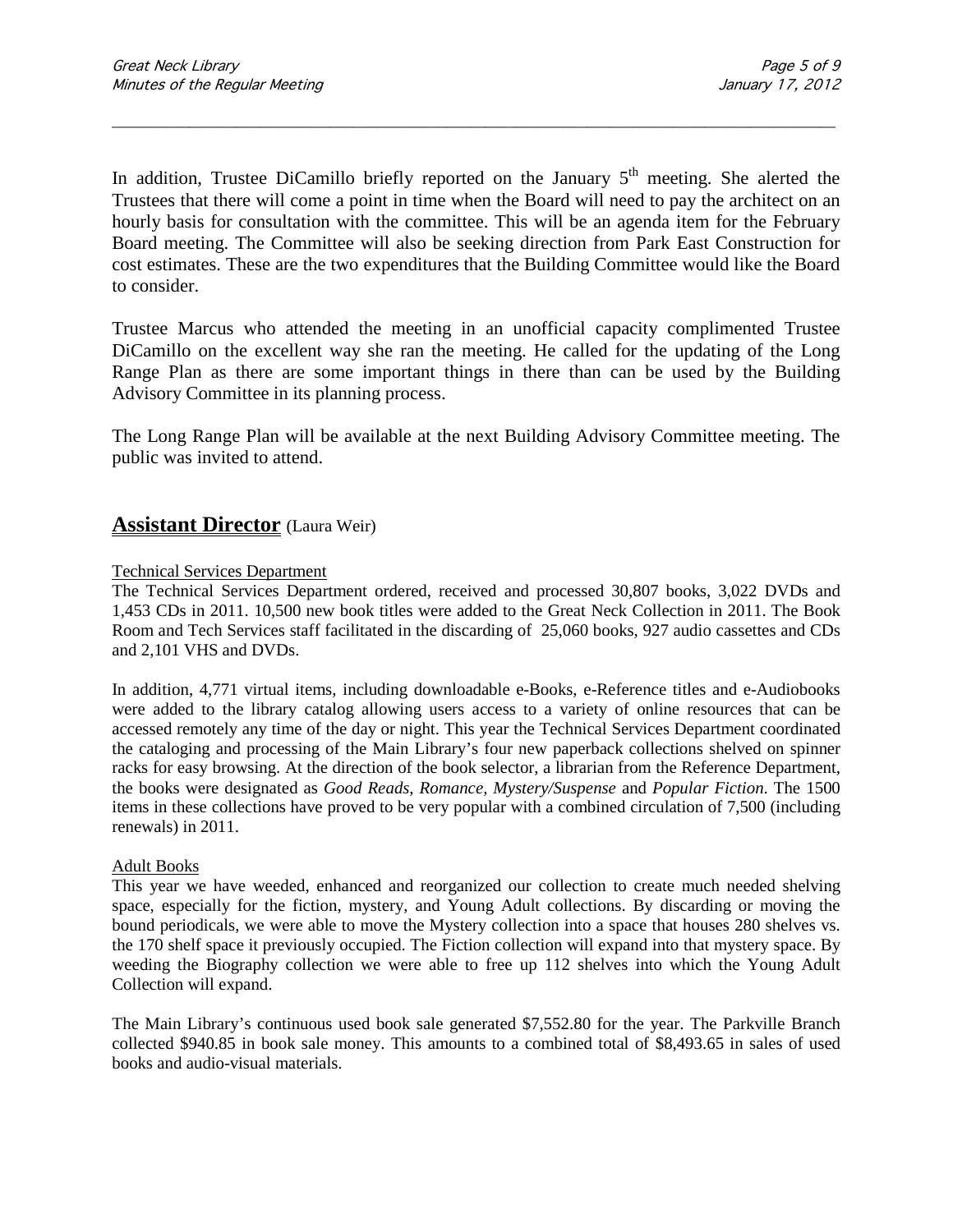Our shipments of library discards to Better World Books generated an additional \$868 for the Library and \$290 for our Literacy Partner "Worldfund" to support teacher training in Latin America.

\_\_\_\_\_\_\_\_\_\_\_\_\_\_\_\_\_\_\_\_\_\_\_\_\_\_\_\_\_\_\_\_\_\_\_\_\_\_\_\_\_\_\_\_\_\_\_\_\_\_\_\_\_\_\_\_\_\_\_\_\_\_\_\_\_\_\_\_\_\_\_\_\_\_\_\_\_\_\_\_\_\_\_\_\_\_\_\_\_\_\_\_\_

#### Branch News

Young Adult Librarian Courtney Greenblatt and I have been discussing ways to unify services to teens and establish a better Young Adult program for the Branch libraries. On Thursday, January 12 we met with the three branch heads to brainstorm. Many ideas were discussed, including sending emails to branch heads with updates on popular teen issues and book titles. But most exciting was the idea of using programming to attract teens in grades seven through twelve into the Library. Each branch head had exciting ideas to share and we have already begun planning programs for the next newsletter cycle, April, May and June that will be held at the branch libraries.

### **Library Director** (Jane B. Marino)

#### Personnel

Many members of the staff volunteered to be part of our e-book help desk which has been set up in the front of the library near the new books section. There were 5 sessions, the last of which is coming up on January  $21^{st}$ . The idea was for patrons to come in with their digital devices and receive one-on-one help with them. It has proven to be very successful and popular and it has lead us to consider bringing this act on the road, perhaps to the Senior Center, so that we can provide help there as well. There were 14 staff members who were part of the help desk. It was the brainchild of Chris Johnson and Justin Fuchs. I wish to thank them all for their innovative idea and help they provided to the community.

#### Building Renovation

The Building Advisory Committee Chair, Marietta DiCamillo, has scheduled 2 meetings a month for January, February and March. The first meeting was held on January 5 at Main and it was an opportunity for all members, trustees, staff and public, to meet one another and to learn about the process on which they are about to embark. The Chair suggested that the committee tour the building, with an emphasis on the non-public areas of the lower level. The Committee looked at the Business Office, Programming Office, Technical Services and Maintenance as well as the mezzanine. The Chair asked the committee, as its first task, to imagine the library as an empty space and what each member would like to see in that space. She also asked the Director to put together some statistics on programming, circulation and traffic through the building which I have sent out prior to the next meeting on January  $19<sup>th</sup>$ . That meeting will take place at Station, so the committee can view that space as a means to think about how some of the extra space in Station could be used.

#### Meetings and Programs

I was invited to give a presentation at REAP (The Academy for Retired Executives and Professionals) about the Library and its services which I did on January  $10<sup>th</sup>$ . My presentation was very well received and I especially enjoyed the many people who came up to me following my presentation to tell me stories of how well served they were by the staff members at Great Neck Library. We have one staff member planning to attend the midwinter ALA meeting and two staff members who will attend PLA in March. I continue to attend the monthly MLD (Member Library Director) meetings at NLS.

### Tax Cap

Attached is some further information about the Tax Cap and its possible implications on the Great Neck Library. In short, regardless of our intention to stay within the tax cap requirements, we will have to file paperwork with the comptroller's office in order for that office to tell us what the expected inflation factor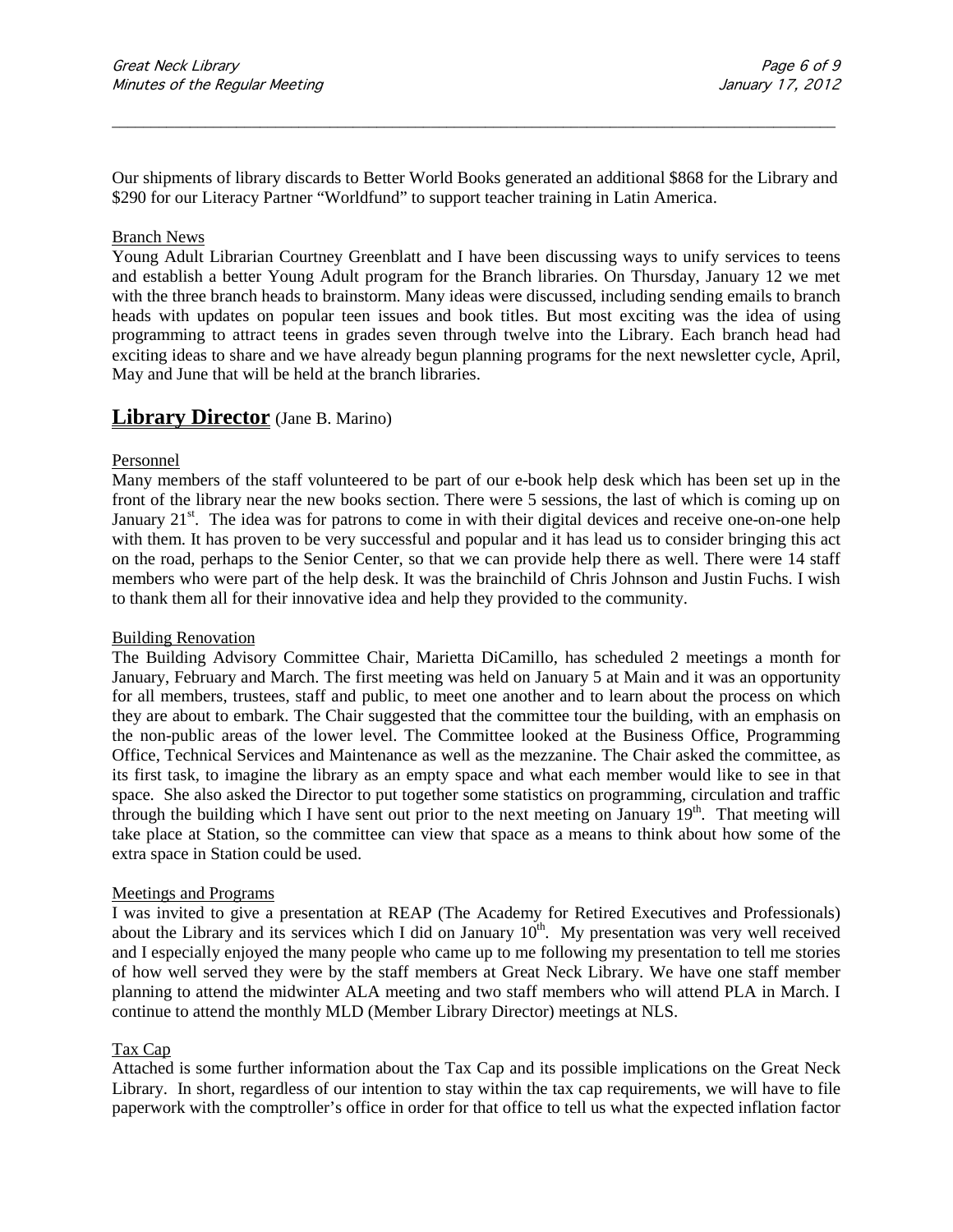will be for the coming year. The law, in fact, states that the tax cap will be 2% or the inflation factor, whichever is lower. [End of written report]

\_\_\_\_\_\_\_\_\_\_\_\_\_\_\_\_\_\_\_\_\_\_\_\_\_\_\_\_\_\_\_\_\_\_\_\_\_\_\_\_\_\_\_\_\_\_\_\_\_\_\_\_\_\_\_\_\_\_\_\_\_\_\_\_\_\_\_\_\_\_\_\_\_\_\_\_\_\_\_\_\_\_\_\_\_\_\_\_\_\_\_\_\_

Trustee DiCamillo had a question about the filing for the tax cap calendar requirements where there was a suggestion to move the Library's fiscal year to coincide with the Great Neck School District fiscal year. The Library Director stated that this was discussed with the new auditor and she will be contacting the Comptroller's Office for clarification although she thinks it is not necessary to change our fiscal year.

Trustee Pizer, in commenting on the statistics, would like to see the Library reach out to the high and middle schools with YA programs, and the YA librarian visiting all the branches.

The Director and the Assistant Director have met with the Branch Heads and the YA librarian and some exciting YA programs have been planned for the branches in the Spring.

# **OLD BUSINESS**

### **Construction Manager's Contract – Cooling Tower**

**Upon motion by Josie Pizer and seconded by Marietta DiCamillo, and after discussion, it was,**

> **RESOLVED,** that the Great Neck Library Board of Trustees authorize the execution of the Memorandum of Agreement between the Library and Park East for their work in the installation of the cooling tower. Such work to include establishing a budget, soliciting bids, submitting such bids to the Board for their review and oversight of the actual installation work.

**VOTE:** Yes **–** 6 (DiCamillo, Esagoff, Marcus, Pizer, Sokol, Solomon) *MOTION CARRIED UNANIMOUSLY*

### **Sunday Closing**

The Director stated that the last Sunday in June when the Library is closed is right before the AP/Regents exams and this eliminated a place for students to study. The Board had asked her to take a look at the Sunday schedule to see if there was an alternative to the current schedule. Her recommendation to the Board was to close on Mother's Day since it has been the least busy for the past two years of the month of May. Circulation and door traffic on that Sunday was about half of what it normally is. To open on June  $10<sup>th</sup>$  would not affect the budget.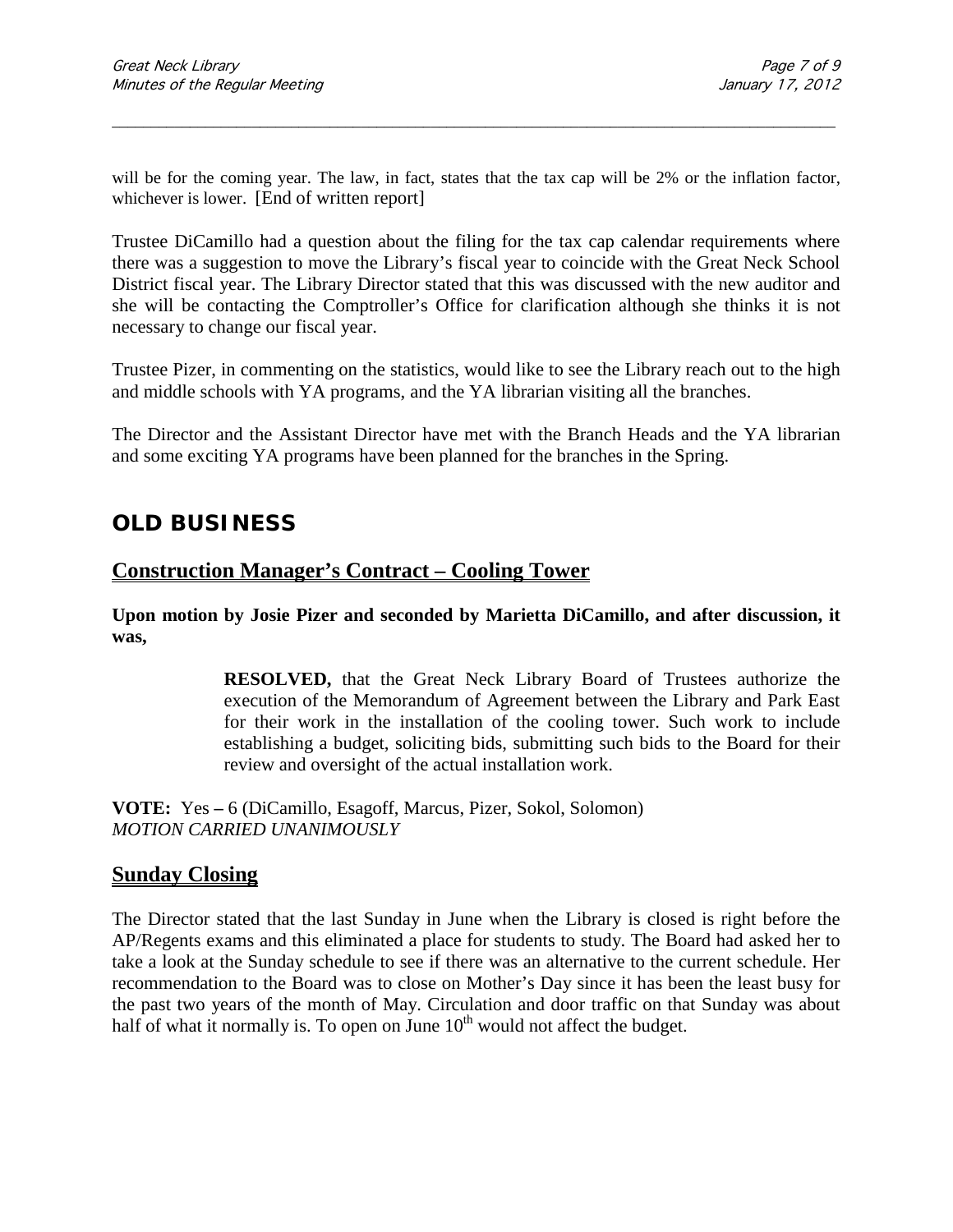### **Upon motion by Martin Sokol and seconded by Marietta DiCamillo, and after discussion, it was,**

\_\_\_\_\_\_\_\_\_\_\_\_\_\_\_\_\_\_\_\_\_\_\_\_\_\_\_\_\_\_\_\_\_\_\_\_\_\_\_\_\_\_\_\_\_\_\_\_\_\_\_\_\_\_\_\_\_\_\_\_\_\_\_\_\_\_\_\_\_\_\_\_\_\_\_\_\_\_\_\_\_\_\_\_\_\_\_\_\_\_\_\_\_

**RESOLVED,** that the Great Neck Library Board of Trustees approve the closing of the Library on Sunday, May 13, 2012, and the opening of the library on Sunday, June 10, 2012.

**VOTE:** Yes **–** 6 (DiCamillo, Esagoff, Marcus, Pizer, Sokol, Solomon) *MOTION CARRIED UNANIMOUSLY*

# **OTHER BUSINESS**

Trustee Pizer reported that Joe Nocerno of the New York Times did a terrific program at the Library this past Sunday. She suggested the taping of some of these programs, including Levels productions, and putting them on the Library's website and TV channel.

The Director reported that programs of wide interest are already being taped by a Levels staff member and in hindsight the Joe Nocerno program should have also been taped. She will figure out the logistics of how to get these on the Library's channel. She thanked Jon Aubrey and the Authors@GNL Committee for another excellent program.

## **OPEN TIME**

Nick Camastro, President of the Library Staff Association read the following statement:

"The staff Association has come here tonight to ask the Board to treat us fairly. We have been bargaining for a new contract since November and we understand that these are difficult economic times. We are willing to collaboratively work with the Board to find solutions. However, the library budget cannot and should not be balanced on the backs of the hardworking library employees who provide so much to this community. Like everyone else, many of our members have spouses who were laid off and we are all dealing with the increases in costs of living.

We cannot ask our members to vote on a contract which would end up reducing their salaries permanently so that three years from now they are making less than they are making today. Many of us have worked at the Great Neck Library for decades. We know how much goes into making it the beloved institution that it is. While the staff association and the library have not always agreed on everything, in the past our relationship with the library and its Board has been based on mutual respect and collaboration. And we are here tonight to try and persuade you to continue that relationship and work with us to find solutions we can all live with."